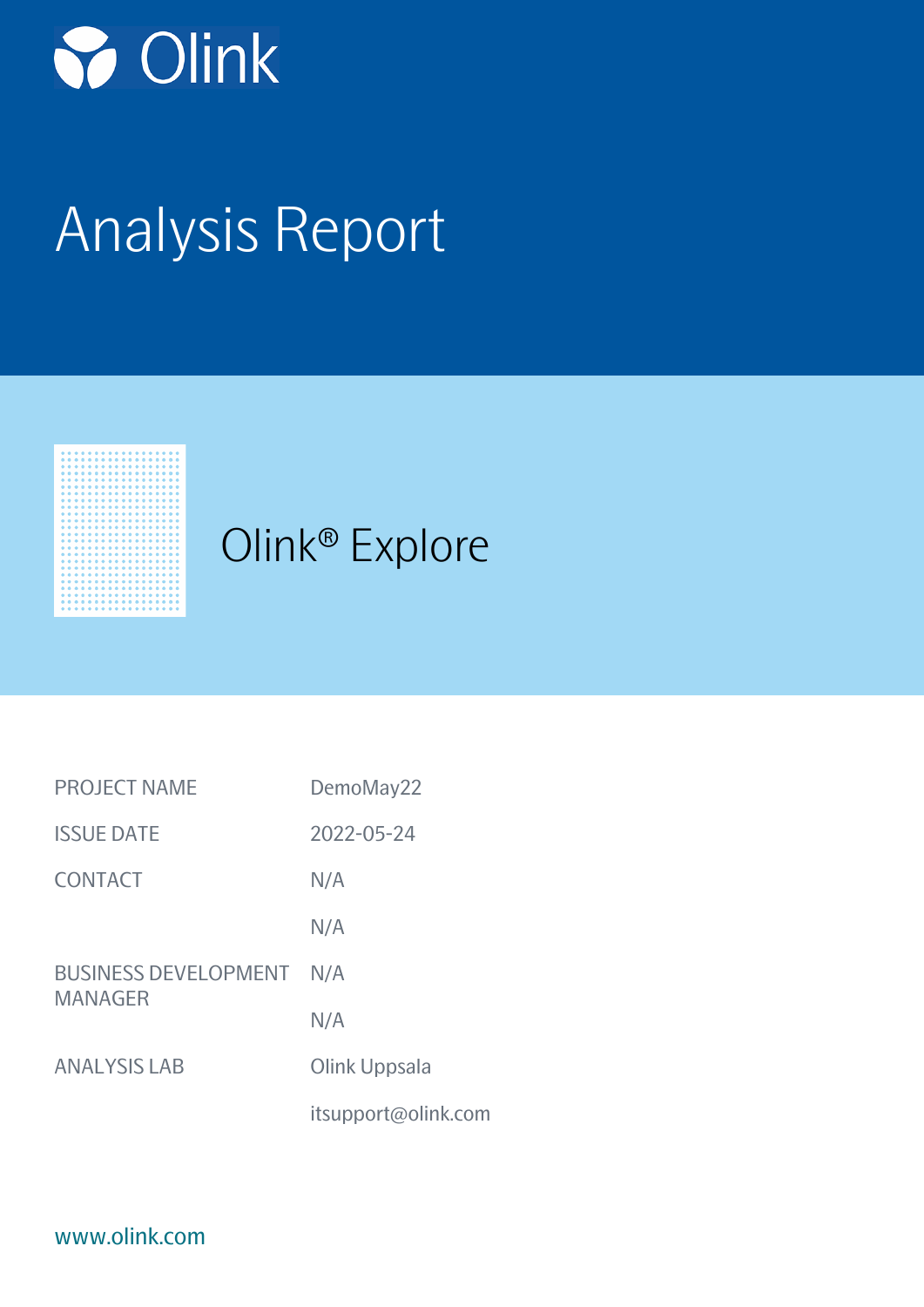# 1. Project information

| No. of samples | No. of plates | Normalization method    |
|----------------|---------------|-------------------------|
| - 352          |               | Intensity normalization |

## 1.1 Sample type

N/A

## 1.2 Project specific comments

The following Explore 384 Inflammation II assay did not meet Olink's batch release quality control criteria and is therefore not included in this project: KNG1.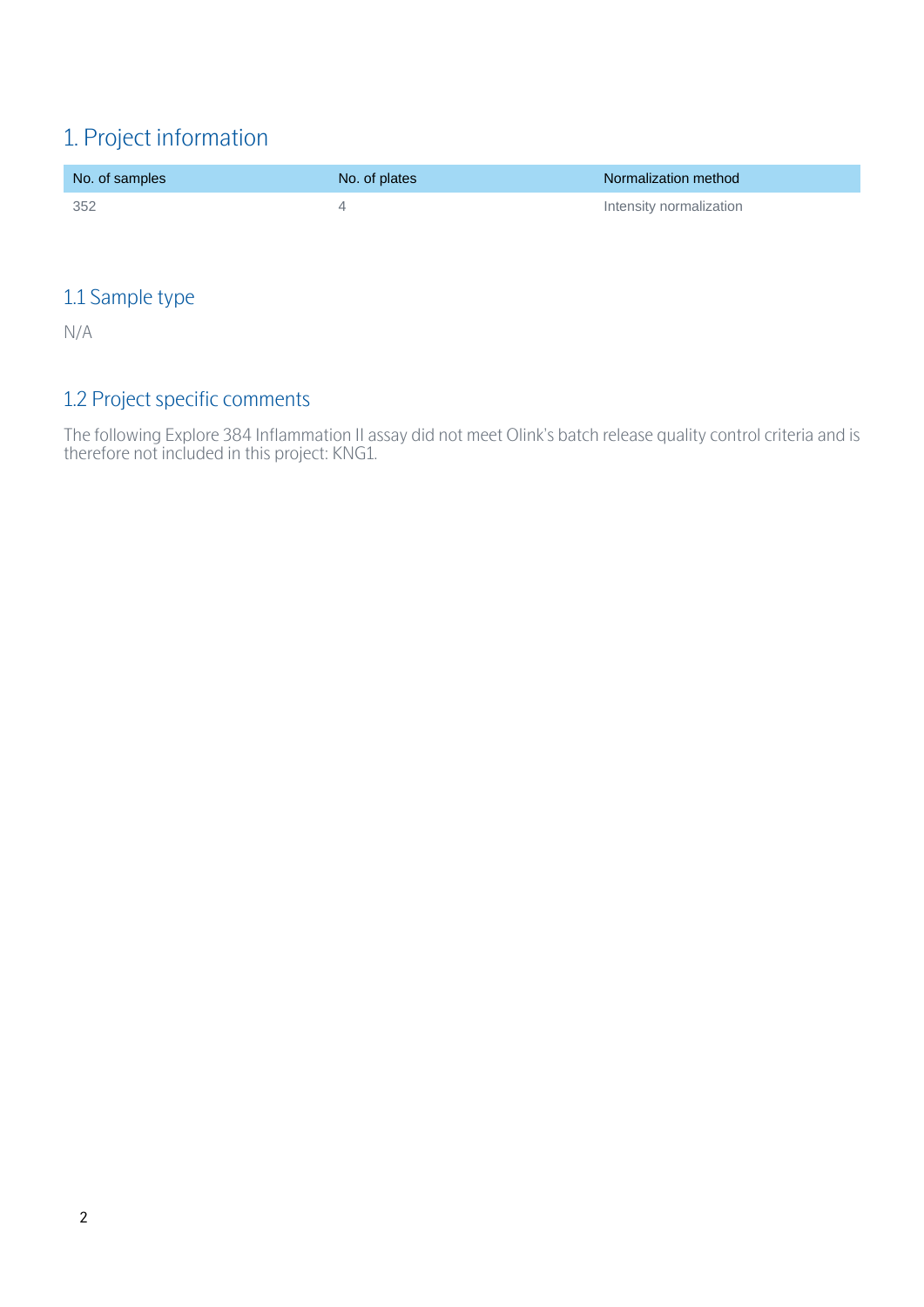# 2. Quality control

Three internal controls are added to each sample, the Incubation control, the Extension Control and the Amplification control. The Extension Control is used for the generation of the NPX values. The Incubation Control and the Amplification Control are used to monitor the quality of assay performance, as well as the quality of individual samples.

Three external controls are included in each run, the Plate Control (healthy pooled plasma), Sample Control (healthy pooled plasma) and Negative Control. The Plate Control is used for data normalization, the Sample Control is used to assess potential variation between runs and plates, and the Negative Control is used to calculate Limit of Detection for each assay and to assess potential contamination of assays.

The following parameters are evaluated in the Quality Control (QC):

- 1 The average matched counts<sup>1</sup> for each sample. To pass QC, there should be at least 500 counts, otherwise the sample receives a QC warning status.
- 2 The deviation from the median value of the Incubation- and Amplification Controls for each individual sample. To pass QC, the deviation should not exceed +/-0.3 NPX for either of the internal controls, otherwise the sample will receive a QC warning status.
- 3 The deviation of the median value of the Negative Controls from a predefined value set for each assay. To pass QC, the deviation of the median of the Negative Controls must be ≤5 standard deviations from the set predefined value, otherwise the assay will receive a warning status.

 $^{1}$ The number of reads for each specific combination of sample and assay

All samples included in the project are presented in the data output file. Samples that do not pass the QC are indicated with WARN in the column named QC warning. Data points from samples that do not pass QC should be treated with caution. Manual QC warnings are indicated with MANUAL\_WARN in the column named QC warning. Section 2.1 reports the fraction of samples that pass QC for all assays per panel and the fraction of data points passing QC per panel. Samples with manual QC warning are counted as not passed QC. Assays that do not pass the QC are indicated with WARN in the column named Assay\_warning. Data points from assays that do not pass QC should be treated with caution.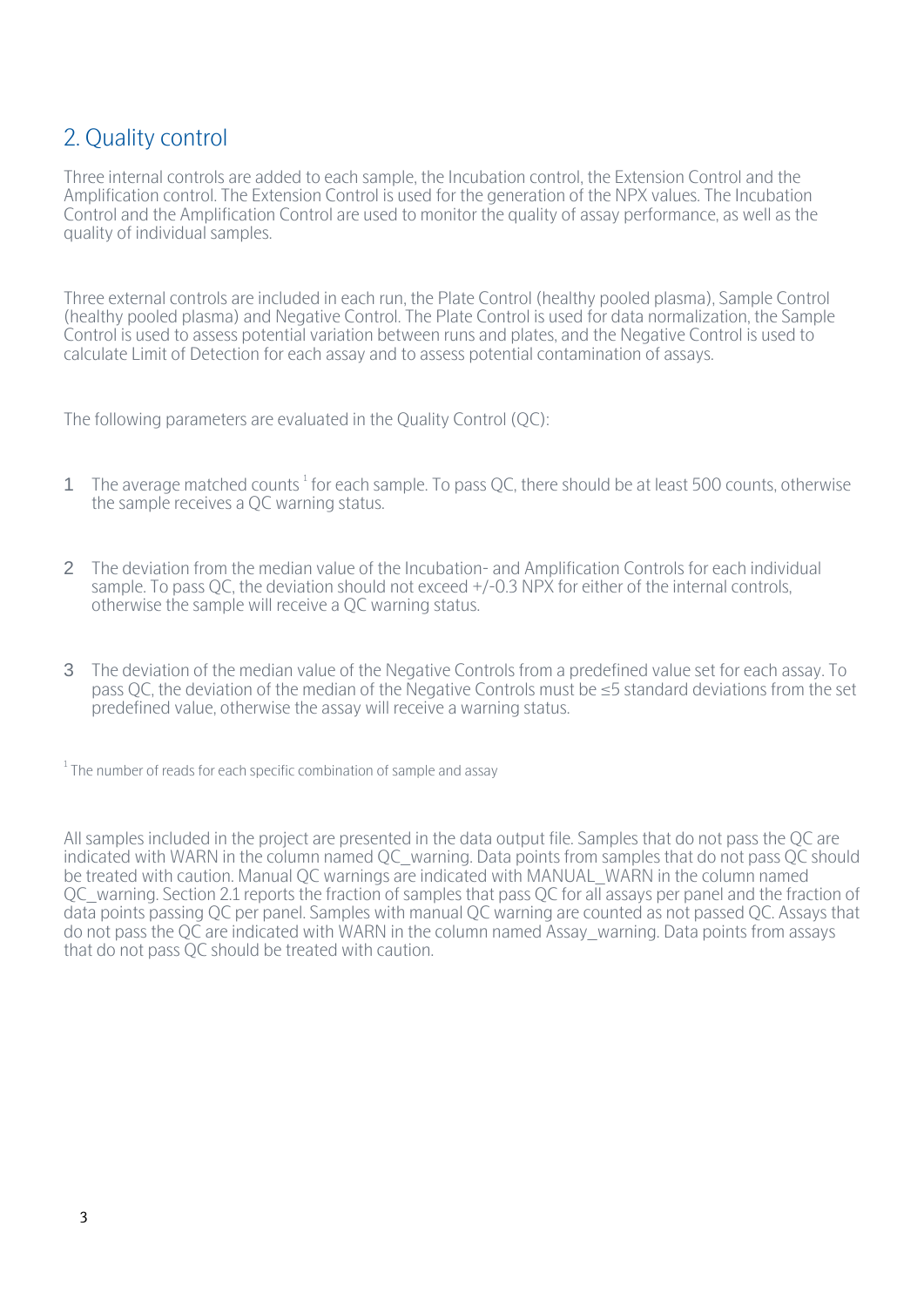# 2.1 QC summary

| <b>Olink Panel</b>             | <b>Samples</b><br>passed QC | <b>Samples</b><br>passed QC (%) | <b>Datapoints</b><br>passed QC | <b>Datapoints</b><br>passed QC (%) |
|--------------------------------|-----------------------------|---------------------------------|--------------------------------|------------------------------------|
| Explore 384 Cardiometabolic    | 216/352                     | 61                              | 85598 / 129888                 | 66                                 |
| Explore 384 Cardiometabolic II | 311/352                     | 88                              | 124779 / 129184                | 97                                 |
| Explore 384 Inflammation       | 228/352                     | 65                              | 86326 / 129536                 | 67                                 |
| Explore 384 Inflammation II    | 307/352                     | 87                              | 124097 / 129888                | 96                                 |
| Explore 384 Neurology          | 205/352                     | 58                              | 83462 / 129184                 | 65                                 |
| Explore 384 Neurology II       | 326/352                     | 93                              | 126193 / 129184                | 98                                 |
| Explore 384 Oncology           | 222/352                     | 63                              | 85566 / 129536                 | 66                                 |
| Explore 384 Oncology II        | 335/352                     | 95                              | 127725 / 129536                | 99                                 |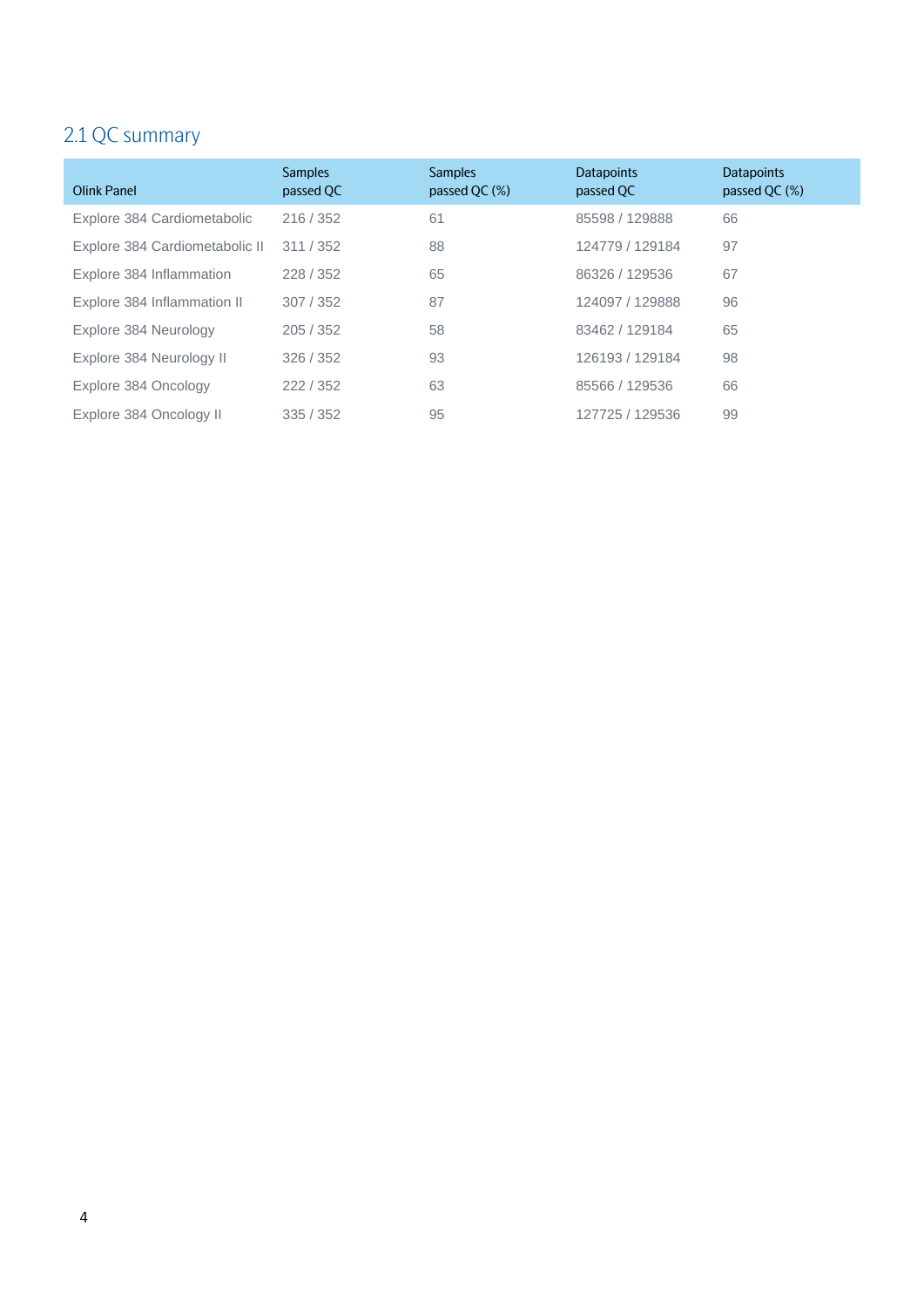## 2.2 Intra- and Inter-assay Coefficient of Variance (%CV)

Intra- and inter-CVs are based on the Sample Controls (pooled plasma samples) included on each sample plate. Calculations are made for each assay using NPX-values. Average % CV for all assays on a panel is presented in section 2.2.1. The number of assays with CVs within defined intervals are presented in sections 2.2.2 and 2.2.3.

#### 2.2.1 Average %CV

| <b>Olink Panel</b>             | Intra-assay %CV | Inter-assay %CV |
|--------------------------------|-----------------|-----------------|
| Explore 384 Cardiometabolic    | 15              | 22              |
| Explore 384 Cardiometabolic II | 10              | 7               |
| Explore 384 Inflammation       | 12              | 18              |
| Explore 384 Inflammation II    | 7               | 6               |
| Explore 384 Neurology          | 9               | 14              |
| Explore 384 Neurology II       | 10              |                 |
| Explore 384 Oncology           | 6               | 8               |
| Explore 384 Oncology II        | 12              | 8               |

#### 2.2.2 Intra-assay %CV distribution

| Olink Panel                    | ~5% | $\geq$ 5-<10%  | $\geq$ 10-<15% | $\geq 15\%$    | N/A |
|--------------------------------|-----|----------------|----------------|----------------|-----|
| Explore 384 Cardiometabolic    | 7   | 5              |                | 29             | 327 |
| Explore 384 Cardiometabolic II | 98  | 55             | 37             | 44             | 133 |
| Explore 384 Inflammation       | 2   | $\overline{4}$ |                | 6              | 355 |
| Explore 384 Inflammation II    | 145 | 68             | 24             | 30             | 102 |
| Explore 384 Neurology          | 4   | 10             | 6              | 26             | 321 |
| Explore 384 Neurology II       | 62  | 46             | 23             | 37             | 199 |
| Explore 384 Oncology           | 5   | 8              | 3              | $\overline{2}$ | 350 |
| Explore 384 Oncology II        | 40  | 47             | 38             | 37             | 206 |

\*Assays where CV is not possible to calculate

#### 2.2.3 Inter-assay %CV distribution

| Olink Panel                        | $~10\%$ | $\geq$ 10-<20% | $>20 - 30\%$ | $\geq 30\%$ | N/A |
|------------------------------------|---------|----------------|--------------|-------------|-----|
| Explore 384 Cardiometabolic        | 19      | 10             |              | 19          | 299 |
| Explore 384 Cardiometabolic II 211 |         | 42             |              |             | 99  |
| Explore 384 Inflammation           |         |                |              |             | 347 |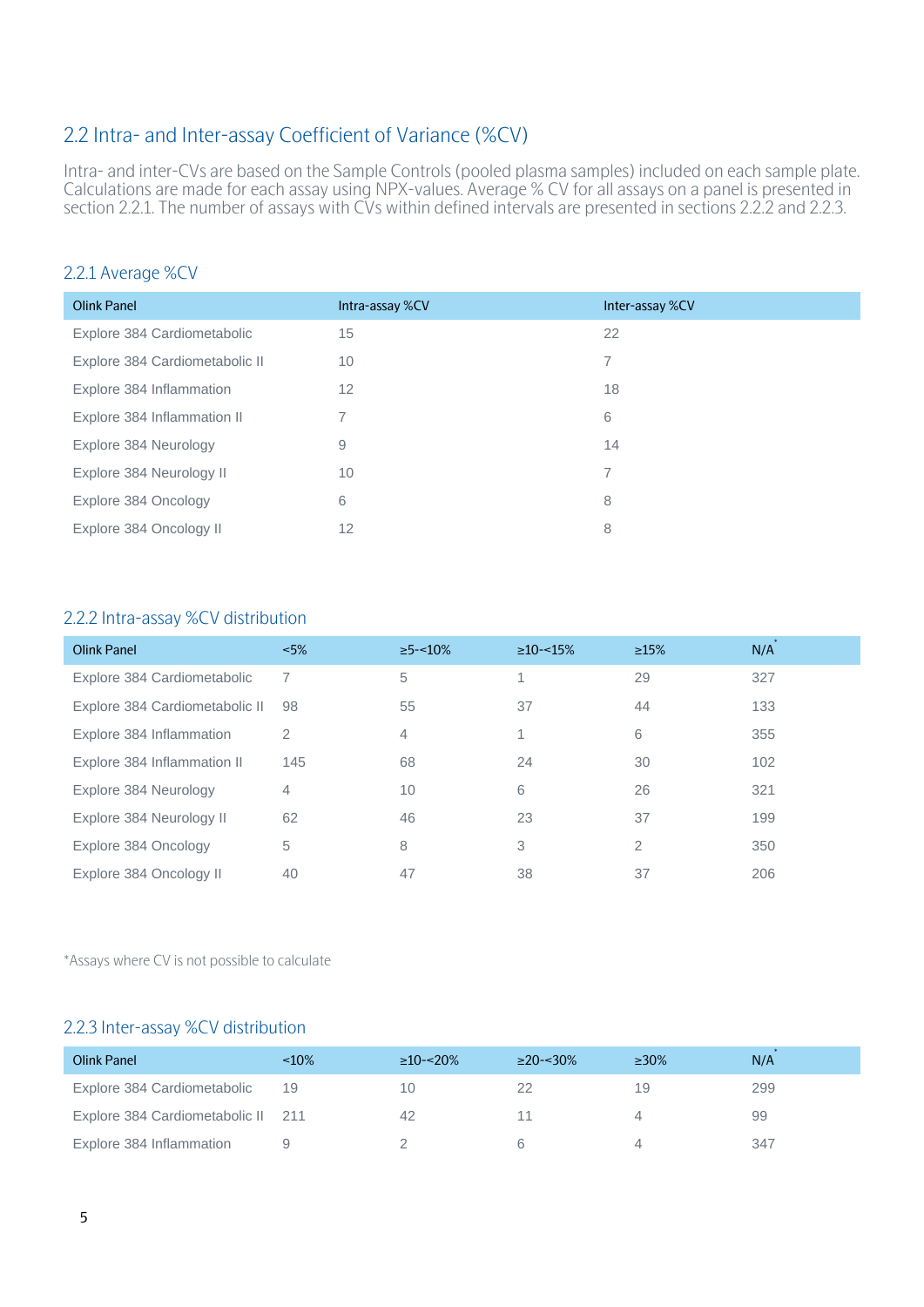| Explore 384 Inflammation II | 241 | 34 | 6  |   | 86  |
|-----------------------------|-----|----|----|---|-----|
| Explore 384 Neurology       |     | 23 | 11 |   | 310 |
| Explore 384 Neurology II    | 165 | 35 | 9  | 3 | 155 |
| Explore 384 Oncology        | 13  | 5  |    |   | 350 |
| Explore 384 Oncology II     | 157 | 35 | 14 |   | 160 |

\*Assays where CV is not possible to calculate